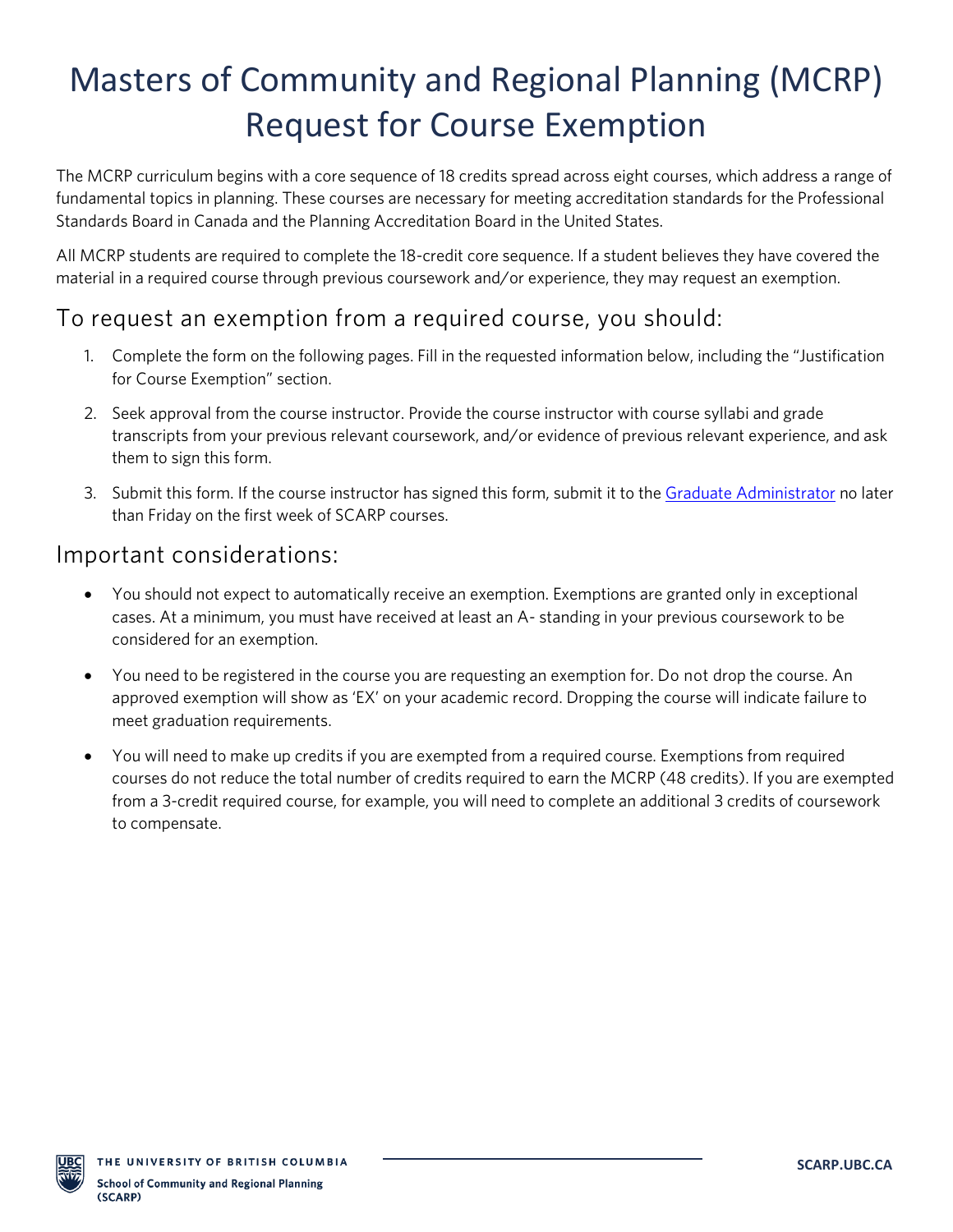# Masters of Community and Regional Planning (MCRP) Request for Course Exemption Form

| <b>STUDENT INFORMATION</b>                                  |                                                                                        |                 |              |       |          |             |  |  |
|-------------------------------------------------------------|----------------------------------------------------------------------------------------|-----------------|--------------|-------|----------|-------------|--|--|
| <b>Student Name:</b>                                        |                                                                                        | Student Number: |              |       |          |             |  |  |
|                                                             |                                                                                        |                 |              |       |          |             |  |  |
| Faculty Advisor Name:                                       |                                                                                        | Entry Year:     |              |       |          |             |  |  |
|                                                             |                                                                                        |                 |              |       |          |             |  |  |
| <b>EXEMPTION REQUEST COURSE INFORMATION</b>                 |                                                                                        |                 |              |       |          |             |  |  |
| Course Code:                                                | Course Title:                                                                          |                 | Session      | Term: | Credits: |             |  |  |
| (eg., PLAN 509)                                             |                                                                                        |                 | (eg., 2018W) |       |          |             |  |  |
|                                                             |                                                                                        |                 |              |       |          |             |  |  |
| I have included the transcript/grade report for this course |                                                                                        |                 |              |       |          |             |  |  |
|                                                             | I have included the course outline/ syllabus for this course                           |                 |              |       |          |             |  |  |
| PREVIOUS COURSEWORK COURSE INFORMATION                      |                                                                                        |                 |              |       |          |             |  |  |
| Course Code                                                 | Course Title                                                                           |                 | Session      | Term  | Credits  | Grade       |  |  |
|                                                             |                                                                                        |                 |              |       |          |             |  |  |
|                                                             |                                                                                        |                 |              |       |          |             |  |  |
|                                                             |                                                                                        |                 |              |       |          |             |  |  |
|                                                             |                                                                                        |                 |              |       |          |             |  |  |
|                                                             | JUSTIFICATION FOR COURSE EXEMPTION                                                     |                 |              |       |          |             |  |  |
|                                                             |                                                                                        |                 |              |       |          |             |  |  |
|                                                             |                                                                                        |                 |              |       |          |             |  |  |
|                                                             |                                                                                        |                 |              |       |          |             |  |  |
|                                                             |                                                                                        |                 |              |       |          |             |  |  |
|                                                             |                                                                                        |                 |              |       |          |             |  |  |
|                                                             |                                                                                        |                 |              |       |          |             |  |  |
|                                                             |                                                                                        |                 |              |       |          |             |  |  |
|                                                             |                                                                                        |                 |              |       |          |             |  |  |
|                                                             |                                                                                        |                 |              |       |          |             |  |  |
|                                                             |                                                                                        |                 |              |       |          |             |  |  |
|                                                             |                                                                                        |                 |              |       |          |             |  |  |
|                                                             |                                                                                        |                 |              |       |          |             |  |  |
|                                                             |                                                                                        |                 |              |       |          |             |  |  |
| UBC                                                         | THE UNIVERSITY OF BRITISH COLUMBIA<br><b>School of Community and Regional Planning</b> |                 |              |       |          | <b>SCAR</b> |  |  |

(SCARP)